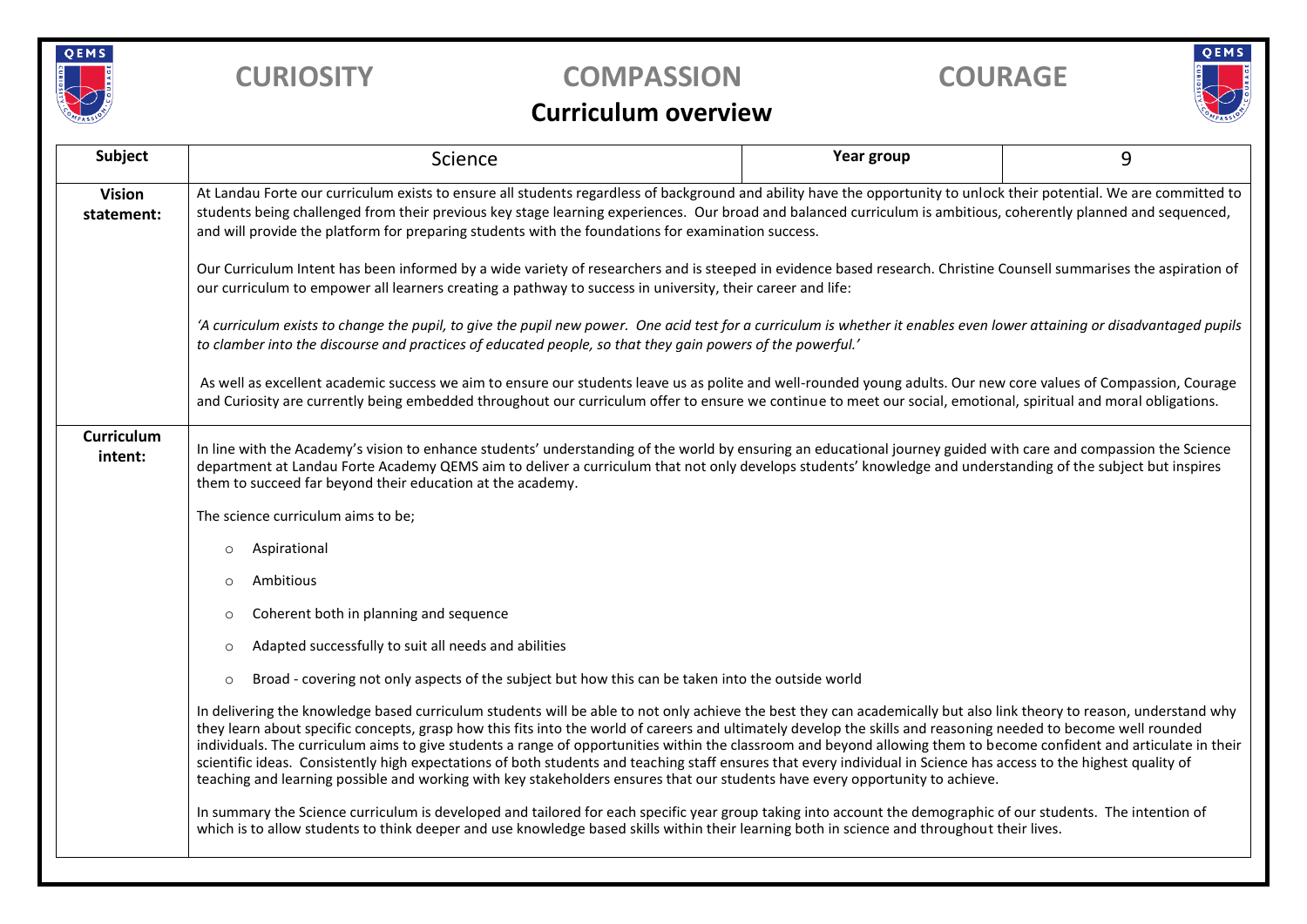| ∉،<br>M | ۰      |
|---------|--------|
|         | w<br>ŝ |

# **CURIOSITY COMPASSION COURAGE**



| OMPASSIO                                                                                                                                                                                                                                                                                                                                                                                                                                                                                                                                                                                                                                                                                                                                                                                                                                                                                                                                                                                                                                                                                                                                                                                                                                                                         |  |  |  |
|----------------------------------------------------------------------------------------------------------------------------------------------------------------------------------------------------------------------------------------------------------------------------------------------------------------------------------------------------------------------------------------------------------------------------------------------------------------------------------------------------------------------------------------------------------------------------------------------------------------------------------------------------------------------------------------------------------------------------------------------------------------------------------------------------------------------------------------------------------------------------------------------------------------------------------------------------------------------------------------------------------------------------------------------------------------------------------------------------------------------------------------------------------------------------------------------------------------------------------------------------------------------------------|--|--|--|
| Biology                                                                                                                                                                                                                                                                                                                                                                                                                                                                                                                                                                                                                                                                                                                                                                                                                                                                                                                                                                                                                                                                                                                                                                                                                                                                          |  |  |  |
| Cells, Genetics, Inheritance and Modification<br>1.                                                                                                                                                                                                                                                                                                                                                                                                                                                                                                                                                                                                                                                                                                                                                                                                                                                                                                                                                                                                                                                                                                                                                                                                                              |  |  |  |
| Health, Disease and the Development of Medicine<br>2.                                                                                                                                                                                                                                                                                                                                                                                                                                                                                                                                                                                                                                                                                                                                                                                                                                                                                                                                                                                                                                                                                                                                                                                                                            |  |  |  |
| 3.<br>Human Biology                                                                                                                                                                                                                                                                                                                                                                                                                                                                                                                                                                                                                                                                                                                                                                                                                                                                                                                                                                                                                                                                                                                                                                                                                                                              |  |  |  |
| Chemistry                                                                                                                                                                                                                                                                                                                                                                                                                                                                                                                                                                                                                                                                                                                                                                                                                                                                                                                                                                                                                                                                                                                                                                                                                                                                        |  |  |  |
| 1. Atoms, Compounds and States of Matter                                                                                                                                                                                                                                                                                                                                                                                                                                                                                                                                                                                                                                                                                                                                                                                                                                                                                                                                                                                                                                                                                                                                                                                                                                         |  |  |  |
| <b>Separating Mixtures</b><br>2.                                                                                                                                                                                                                                                                                                                                                                                                                                                                                                                                                                                                                                                                                                                                                                                                                                                                                                                                                                                                                                                                                                                                                                                                                                                 |  |  |  |
| <b>Acids and Metals</b><br>3.                                                                                                                                                                                                                                                                                                                                                                                                                                                                                                                                                                                                                                                                                                                                                                                                                                                                                                                                                                                                                                                                                                                                                                                                                                                    |  |  |  |
| 4. Elements and Chemical reactions                                                                                                                                                                                                                                                                                                                                                                                                                                                                                                                                                                                                                                                                                                                                                                                                                                                                                                                                                                                                                                                                                                                                                                                                                                               |  |  |  |
| Physics                                                                                                                                                                                                                                                                                                                                                                                                                                                                                                                                                                                                                                                                                                                                                                                                                                                                                                                                                                                                                                                                                                                                                                                                                                                                          |  |  |  |
| Forces, Movement and Energy<br>1.                                                                                                                                                                                                                                                                                                                                                                                                                                                                                                                                                                                                                                                                                                                                                                                                                                                                                                                                                                                                                                                                                                                                                                                                                                                |  |  |  |
| <b>Waves and Radiation</b><br>2.                                                                                                                                                                                                                                                                                                                                                                                                                                                                                                                                                                                                                                                                                                                                                                                                                                                                                                                                                                                                                                                                                                                                                                                                                                                 |  |  |  |
| <b>Electricity and Magnets</b><br>4.                                                                                                                                                                                                                                                                                                                                                                                                                                                                                                                                                                                                                                                                                                                                                                                                                                                                                                                                                                                                                                                                                                                                                                                                                                             |  |  |  |
|                                                                                                                                                                                                                                                                                                                                                                                                                                                                                                                                                                                                                                                                                                                                                                                                                                                                                                                                                                                                                                                                                                                                                                                                                                                                                  |  |  |  |
| The principal focus of science teaching in upper key stage 2 is to enable pupils to develop a deeper understanding of a wide range of scientific ideas. They should do<br>this through exploring and talking about their ideas; asking their own questions about scientific phenomena; and analysing functions, relationships and interactions<br>more systematically. At upper key stage 2, they should encounter more abstract ideas and begin to recognise how these ideas help them to understand and predict<br>how the world operates. They should also begin to recognise that scientific ideas change and develop over time. They should select the most appropriate ways to<br>answer science questions using different types of scientific enquiry, including observing changes over different periods of time, noticing patterns, grouping and<br>classifying things, carrying out comparative and fair tests and finding things out using a wide range of secondary sources of information. Pupils should draw<br>conclusions based on their data and observations, use evidence to justify their ideas, and use their scientific knowledge and understanding to explain their findings.<br>Pupils should read, spell and pronounce scientific vocabulary correctly. |  |  |  |
| <b>Working scientifically</b>                                                                                                                                                                                                                                                                                                                                                                                                                                                                                                                                                                                                                                                                                                                                                                                                                                                                                                                                                                                                                                                                                                                                                                                                                                                    |  |  |  |
| During years 5 and 6, pupils should be taught to use the following practical scientific methods, processes and skills through the teaching of the programme of study<br>content:                                                                                                                                                                                                                                                                                                                                                                                                                                                                                                                                                                                                                                                                                                                                                                                                                                                                                                                                                                                                                                                                                                 |  |  |  |
| planning different types of scientific enquiries to answer questions, including recognising and controlling variables where necessary<br>$\bullet$                                                                                                                                                                                                                                                                                                                                                                                                                                                                                                                                                                                                                                                                                                                                                                                                                                                                                                                                                                                                                                                                                                                               |  |  |  |
| taking measurements, using a range of scientific equipment, with increasing accuracy and precision, taking repeat readings when appropriate<br>$\bullet$                                                                                                                                                                                                                                                                                                                                                                                                                                                                                                                                                                                                                                                                                                                                                                                                                                                                                                                                                                                                                                                                                                                         |  |  |  |
| recording data and results of increasing complexity using scientific diagrams and labels, classification keys, tables, scatter graphs, bar and line graphs<br>$\bullet$                                                                                                                                                                                                                                                                                                                                                                                                                                                                                                                                                                                                                                                                                                                                                                                                                                                                                                                                                                                                                                                                                                          |  |  |  |
| using test results to make predictions to set up further comparative and fair tests                                                                                                                                                                                                                                                                                                                                                                                                                                                                                                                                                                                                                                                                                                                                                                                                                                                                                                                                                                                                                                                                                                                                                                                              |  |  |  |
|                                                                                                                                                                                                                                                                                                                                                                                                                                                                                                                                                                                                                                                                                                                                                                                                                                                                                                                                                                                                                                                                                                                                                                                                                                                                                  |  |  |  |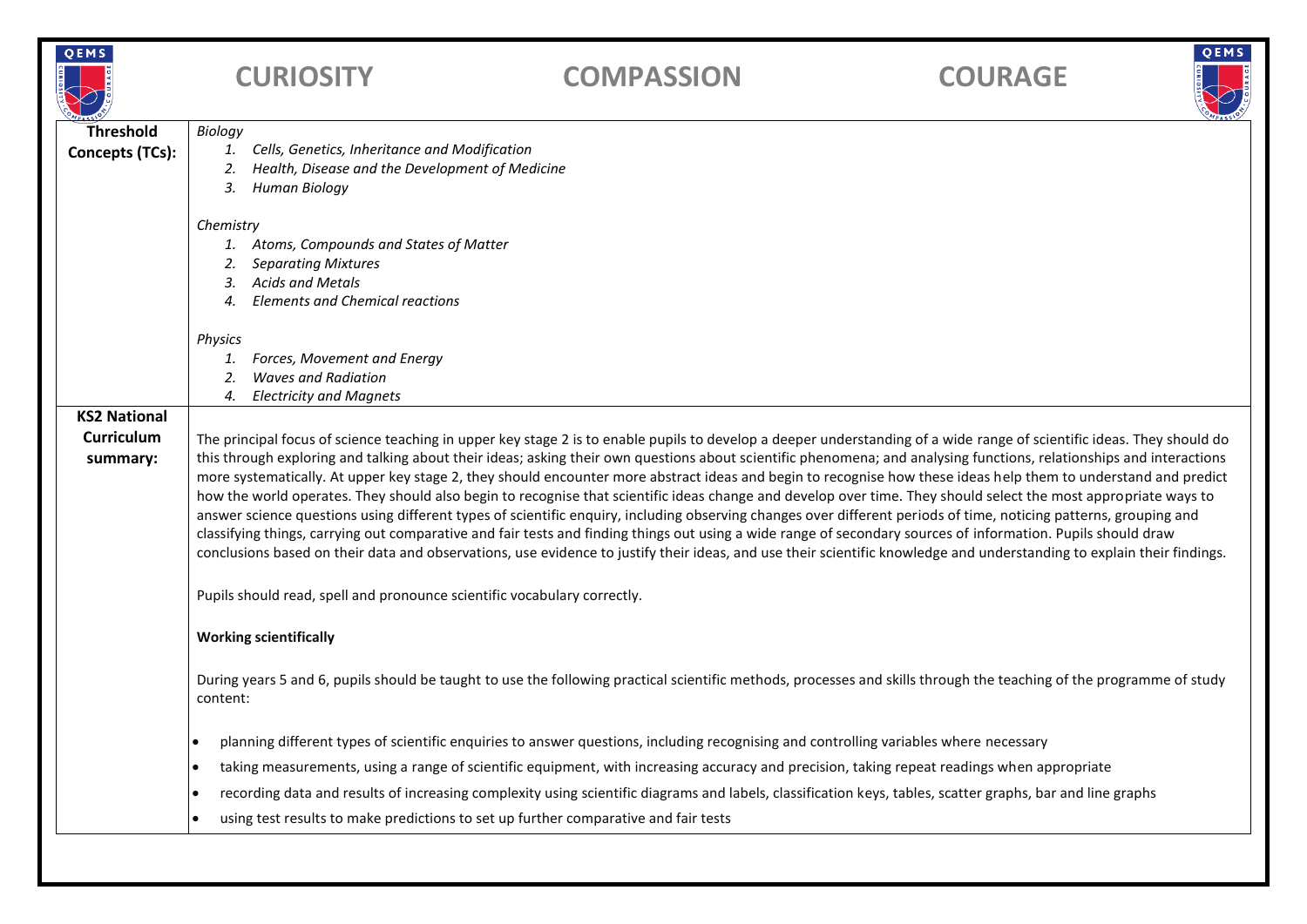| QEMS                               | <b>CURIOSITY</b>                                                                                                                                                                                                                       |              | <b>COMPASSION</b> |                     | <b>COURAGE</b> | QEMS                 |  |
|------------------------------------|----------------------------------------------------------------------------------------------------------------------------------------------------------------------------------------------------------------------------------------|--------------|-------------------|---------------------|----------------|----------------------|--|
|                                    | reporting and presenting findings from enquiries, including conclusions, causal relationships and explanations of and a degree of trust in results, in oral and<br>$\bullet$<br>written forms such as displays and other presentations |              |                   |                     |                |                      |  |
|                                    | identifying scientific evidence that has been used to support or refute ideas or arguments<br>٠                                                                                                                                        |              |                   |                     |                |                      |  |
|                                    | <b>Topics covered:</b>                                                                                                                                                                                                                 |              |                   |                     |                |                      |  |
|                                    | Animals Including Humans, Everyday Materials (Properties and Changes of Materials), Living Things and their Habitats, Light, Forces and Magnets, Electricity, Earth<br>and Space, Evolution.                                           |              |                   |                     |                |                      |  |
| Learner skills:                    | Critical thinking                                                                                                                                                                                                                      | Organisation | Collaboration     | Adaptability        | Oracy          | Self-quizzing        |  |
|                                    | <b>CRITICAL THINKING</b>                                                                                                                                                                                                               | ORGANISATION | COLLABORATION     | <b>ADAPTABILITY</b> | <b>ORACY</b>   | <b>SELF QUIZZING</b> |  |
|                                    | Term 6 Jun-Jul                                                                                                                                                                                                                         |              |                   |                     |                |                      |  |
| <b>The Big</b><br>Question         | How does science affect my life?                                                                                                                                                                                                       |              |                   |                     |                |                      |  |
| <b>Big picture</b><br>questions:   | How do we separate mixtures?                                                                                                                                                                                                           |              |                   |                     |                |                      |  |
| <b>Content</b><br>(Linked to TCs): | C2: Separating Mixtures<br>Separating mixtures<br>$\bullet$<br>Chromatography<br>٠<br>Distillation<br>$\bullet$<br>Electrolysis<br>$\bullet$                                                                                           |              |                   |                     |                |                      |  |
|                                    | End of year assessment                                                                                                                                                                                                                 |              |                   |                     |                |                      |  |